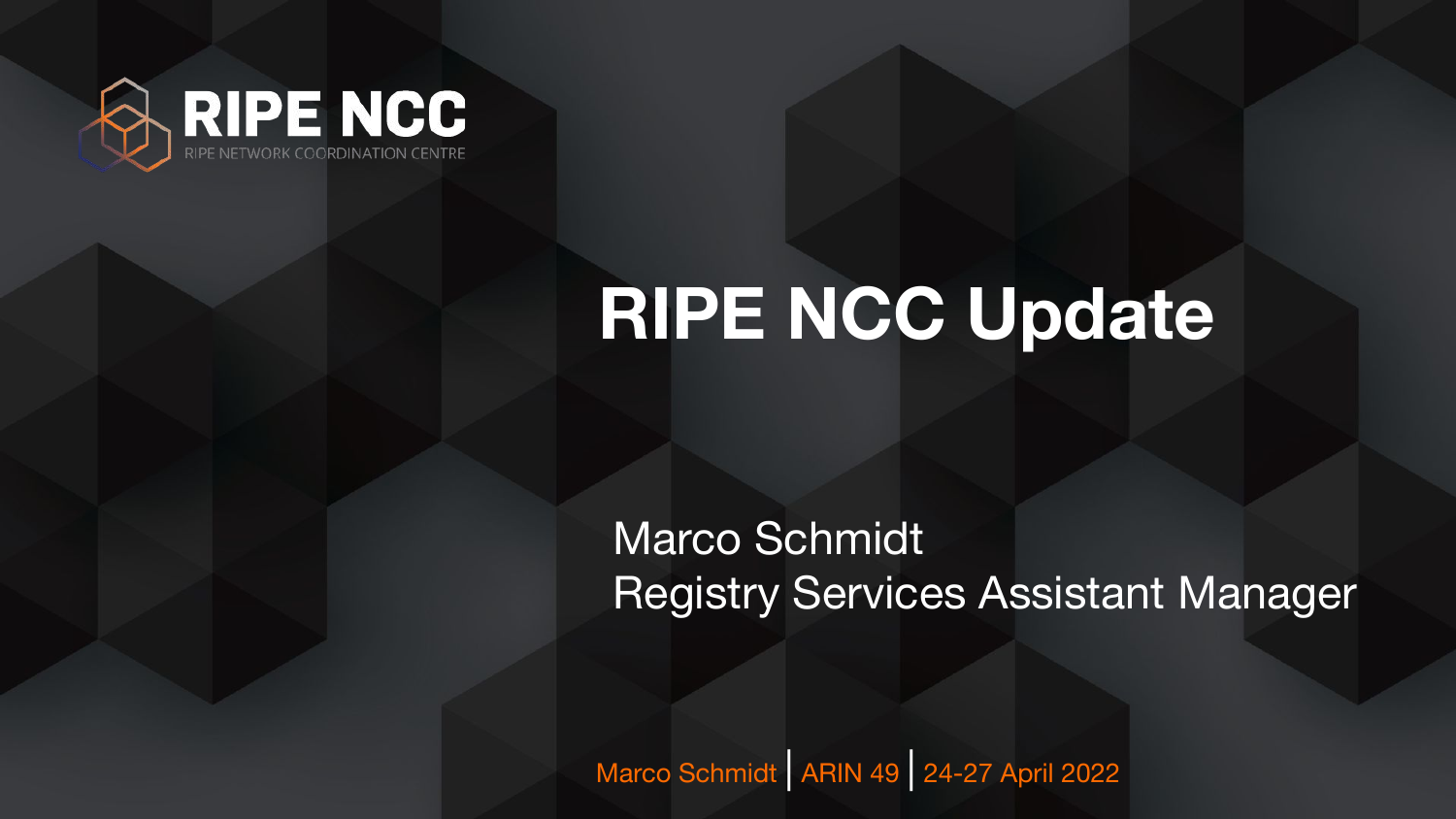# **Mapping the Way Forward**

**• New strategy that looks ahead to the** next five years

**• Will inform our Activity Plans going** forward

• Provides direction to strengthen our position within the Internet ecosystem

[https://www.ripe.net/publications/news/announcements/ripe-ncc](https://www.ripe.net/publications/news/announcements/ripe-ncc-strategy-2022-2026-published)[strategy-2022-2026-published](https://www.ripe.net/publications/news/announcements/ripe-ncc-strategy-2022-2026-published)

Marco Schmidt | ARIN 49 | 24-27 April 2022 2008 | 2009 | 2010 | 2010 | 2010 | 2010 | 2010 | 2010 | 2010 | 201





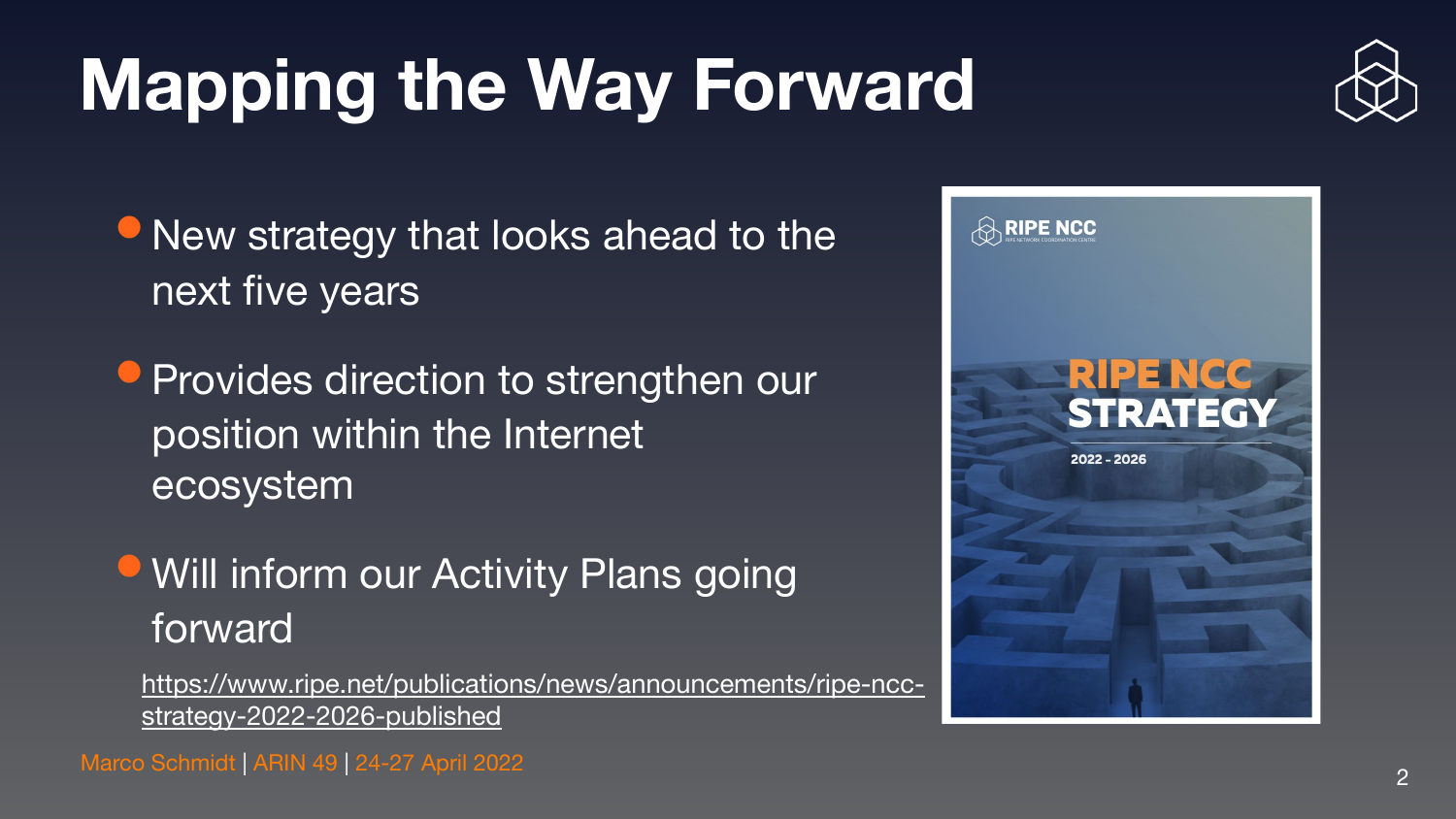# **Response to War in Ukraine**

**• RIPE NCC Executive Board Resolution on Provision of Critical Services:** [https://www.ripe.net/publications/news/announcements/ripe-ncc-executive-board-resoluti](https://www.ripe.net/publications/news/announcements/ripe-ncc-executive-board-resolution-on-provision-of-critical-services)

- [on-on-provision-of-critical-services](https://www.ripe.net/publications/news/announcements/ripe-ncc-executive-board-resolution-on-provision-of-critical-services)
- •RIPE Labs article explaining our position: [https://labs.ripe.net/author/hans\\_petter\\_holen/an-open-internet-remains-the-goal/](https://labs.ripe.net/author/hans_petter_holen/an-open-internet-remains-the-goal/)
- **Informed Ukrainian members that they do not risk closure if they cannot** pay their invoices on time
- Tracking all developments relating to Ukraine and Russia on a dedicated page on our website: <https://www.ripe.net/participate/member-support/the-ripe-ncc-and-ukraine-russia/>

Marco Schmidt | ARIN 49 | 24-27 April 2022 3

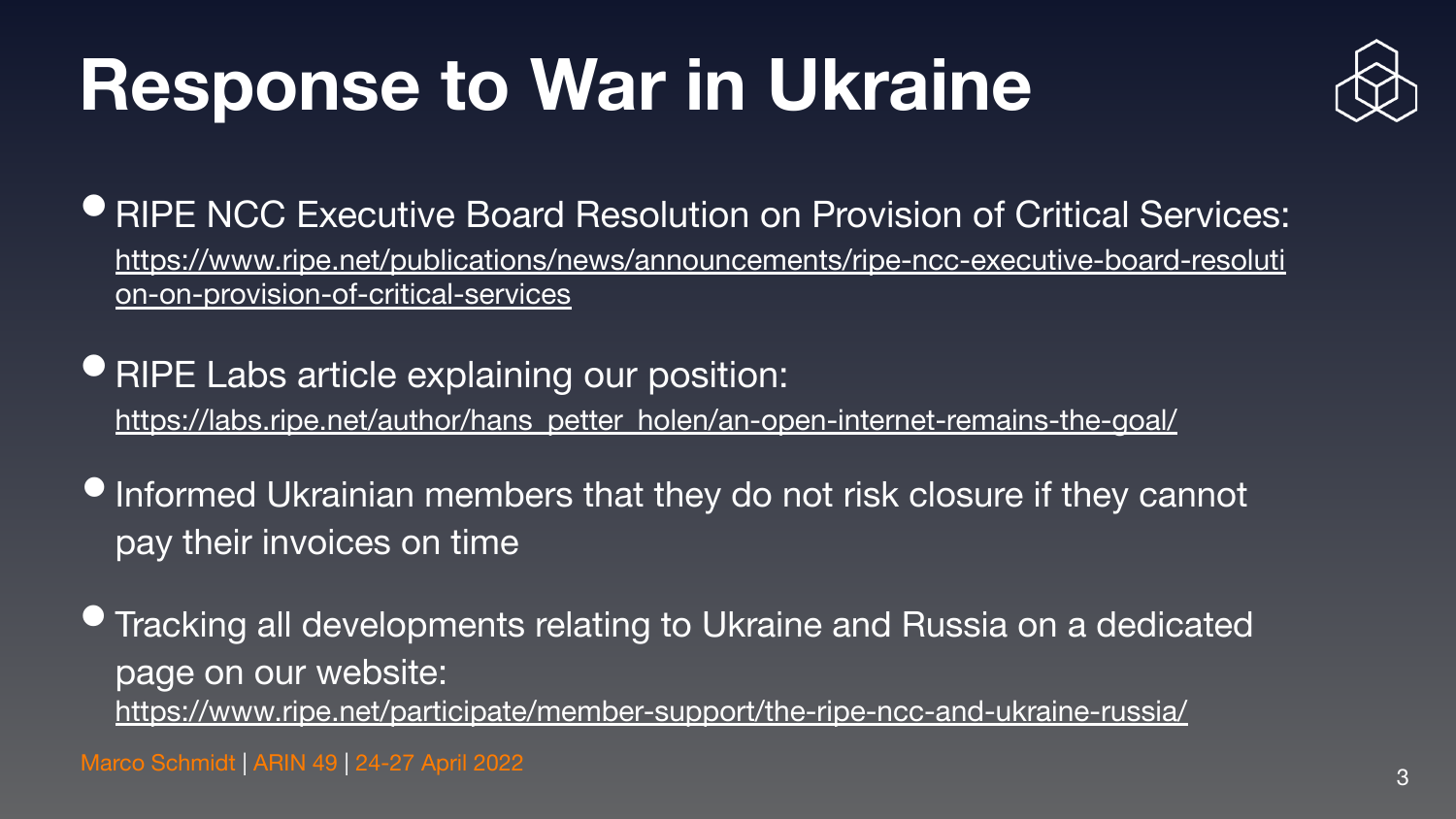### **Analyses of Internet in Ukraine and Russia**

- Our research team, led by Emile Aben, has been studying the impact of the invasion on Ukrainian and Russian Internet
	- The Ukrainian Internet <https://labs.ripe.net/author/emileaben/the-ukrainian-internet/>
	- The Resilience of the Internet in Ukraine <https://labs.ripe.net/author/emileaben/the-resilience-of-the-internet-in-ukraine/>
	- How is Russia Connected to the Wider Internet? <https://labs.ripe.net/author/emileaben/how-is-russia-connected-to-the-wider-internet/>

Marco Schmidt | ARIN 49 | 24-27 April 2022



• TL;DR: Internet has remained fairly stable in both countries so far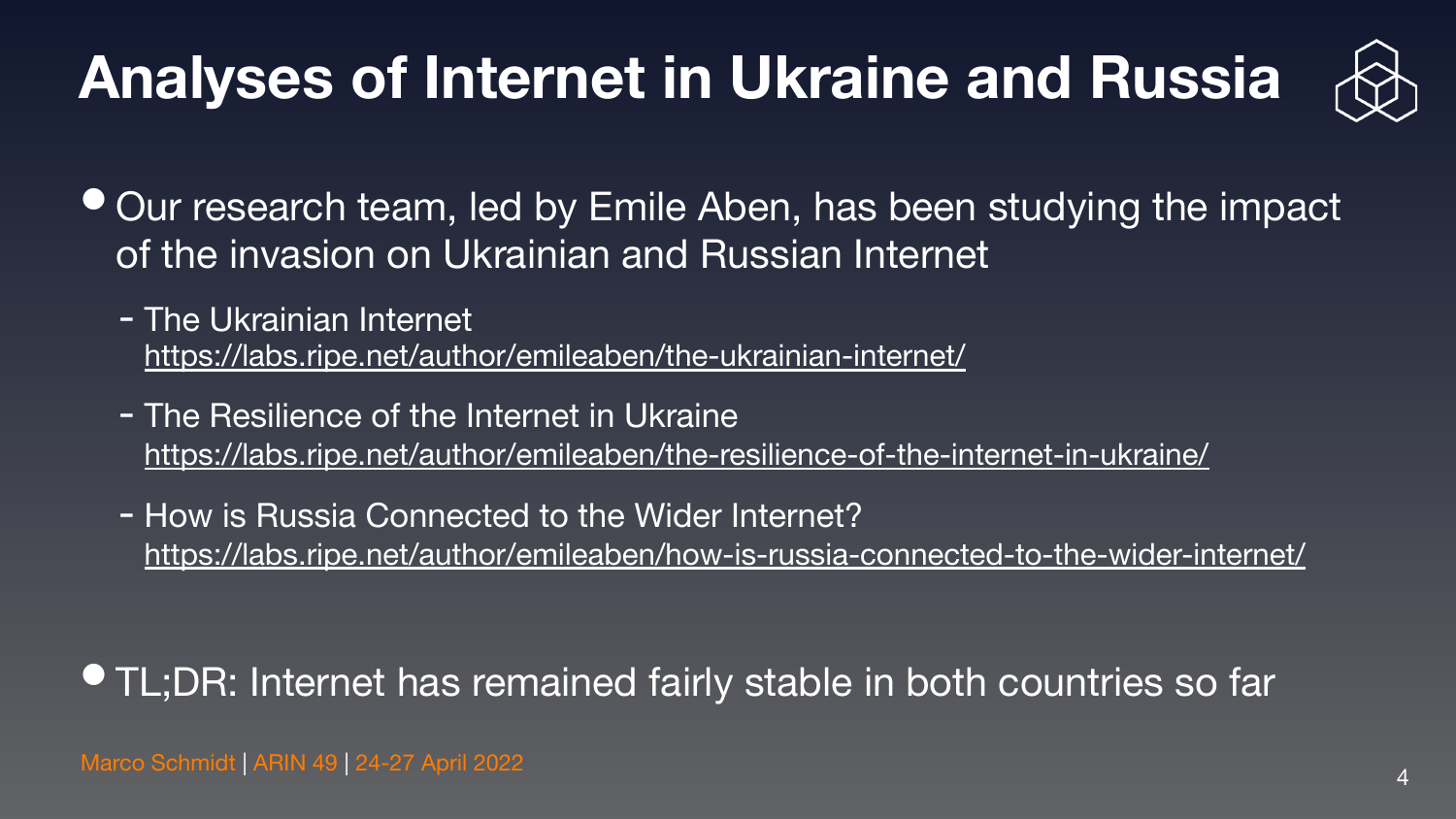# **Registry**

• Sharp increase in the number of transfers over 2021

- Additional staff supporting our Registry Services
- Extra work in terms of EU sanctions compliance
	- Automating checks against sanctions list in response
	- Now publishing Quarterly Sanctions Transparency Reports
- Looking at ways to improve efficiency and response times
	- Long-term solution will involve greater automation and digitisation
- Number of LIRs on IPv4 Waiting List is growing (728 currently)
- Marco Schmidt | ARIN 49 | 24-27 April 2022 5 - <https://www.ripe.net/manage-ips-and-asns/ipv4/ipv4-waiting-list>



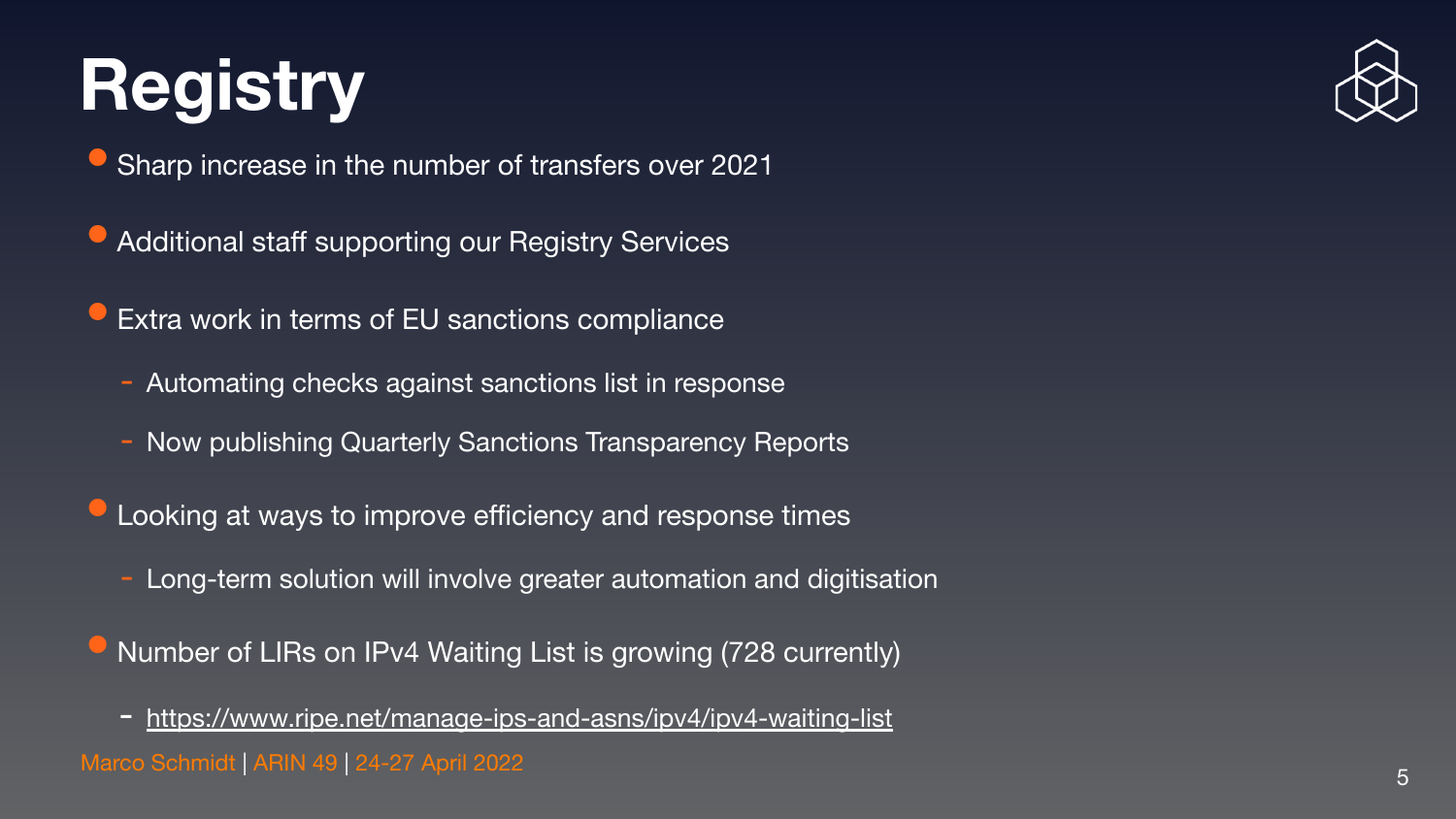Marco Schmidt | ARIN 49 | 24-27 April 2022







# **AuthDNS**

• Network operators can now host an AuthDNS instance in their own network

**• Benefits include:** 

- Faster access to all reverse delegations
- Improved fault tolerance
- Improved latency for all reverse DNS lookups
- You can apply to host an AuthDNS node: <https://hosted-dns.ripe.net/>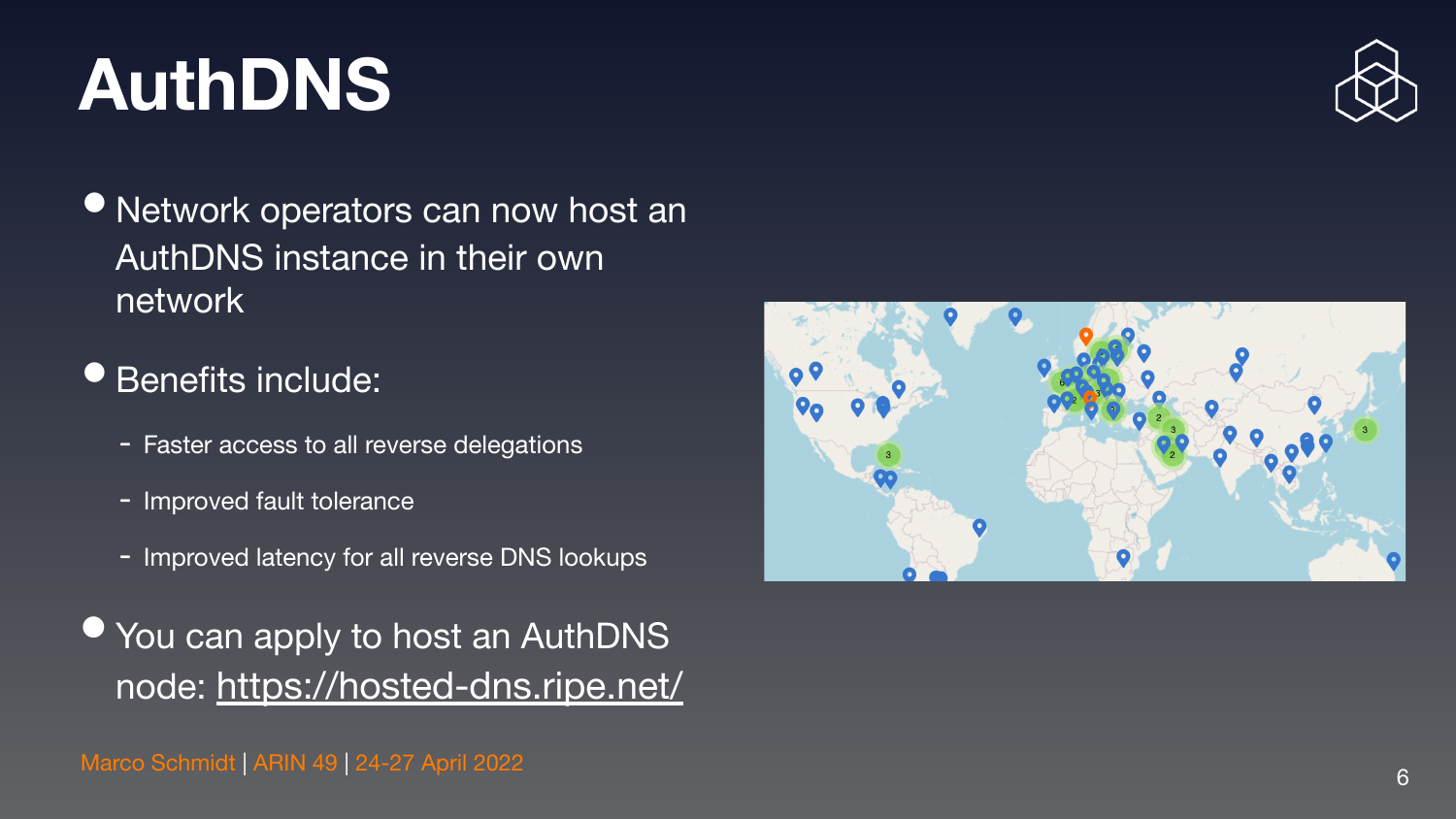# **RIPE Atlas**

### • Building a better network:

- We have more than 11,100 probes spread out across 5,000+ ASNs in 169 countries
- Next year we will begin distributing new version five hardware probes to maintain the network

- Our goal is to cover at least the top five ASNs from all underrepresented regions
- Sponsorship helps us expand the RIPE Atlas network
- We have improved our sponsorship packages with more benefits, exposure and incentives

Marco Schmidt | ARIN 49 | 24-27 April 2022 7





### •Improved sponsorship model:

### [https://atlas.ripe.net/get-involved/b](https://atlas.ripe.net/get-involved/become-a-sponsor/) [ecome-a-sponsor/](https://atlas.ripe.net/get-involved/become-a-sponsor/)

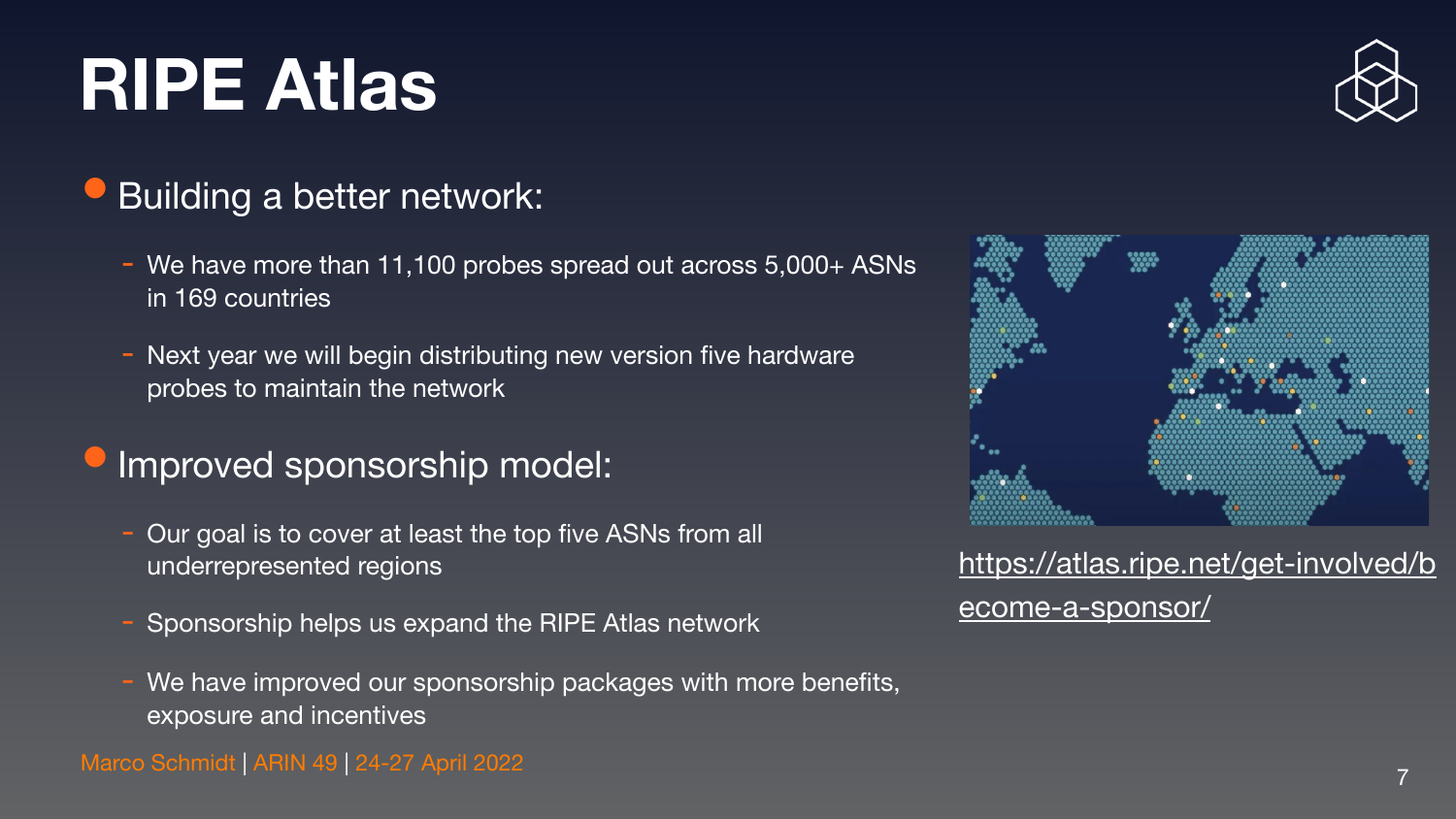Marco Schmidt | ARIN 49 | 24-27 April 2022 <sup>8</sup>





IPv6 **Security Expert** 



# **E-learning and Certification**

- **RIPE NCC Certified Professionals: IPv6 Security** Expert exam is now live
- **RIPE NCC Academy has new content:** 
	- Updated version of the IPv6 online course
	- IPv6 Security online course
	- \*New\* virtual lab activities and environment

• Microlearnings now available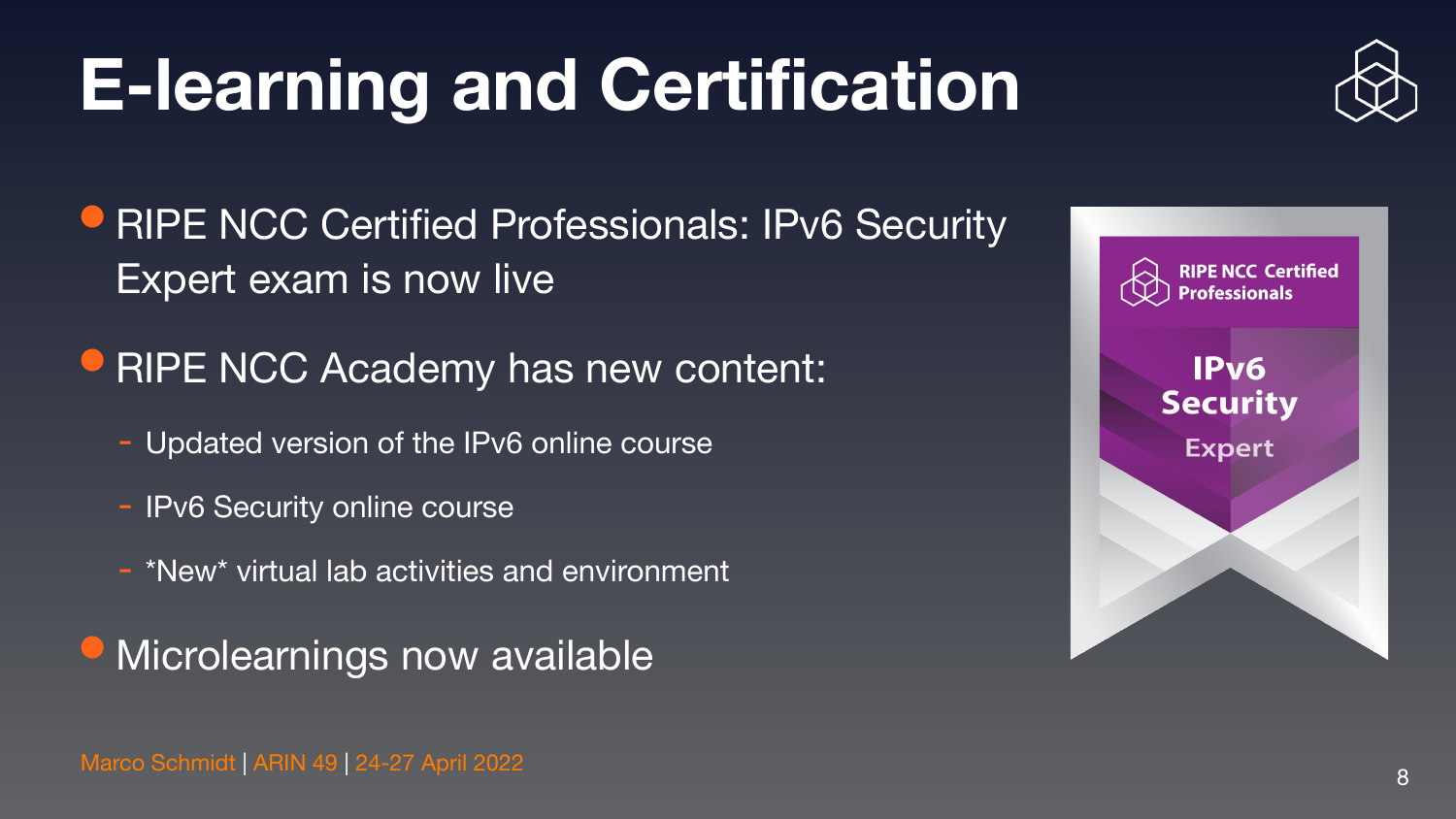- Looked at the Internet landscape in Cyprus, Israel and Malta
- Key findings:
	- High levels of Internet penetration and a large amount of IPv4 per capita
	- Lack of IPv6 deployment in Malta and Cyprus; Israel follows global average
	- Good amount of interconnection and resiliency in all three countries
	- Highly dependent on submarine cables for their connectivity

### **Internet Country Report: Cyprus, Israel and Malta**

[https://labs.ripe.net/author/suzanne\\_taylor\\_muzzin/ripe-ncc-internet](https://labs.ripe.net/author/suzanne_taylor_muzzin/ripe-ncc-internet-country-report-cyprus-israel-and-malta/)[country-report-cyprus-israel-and-malta/](https://labs.ripe.net/author/suzanne_taylor_muzzin/ripe-ncc-internet-country-report-cyprus-israel-and-malta/)

Marco Schmidt | ARIN 49 | 24-27 April 2022 | 2009 | 2009 | 2009 | 2010 | 2010 | 2010 | 2010 | 2010 | 2010 | 20







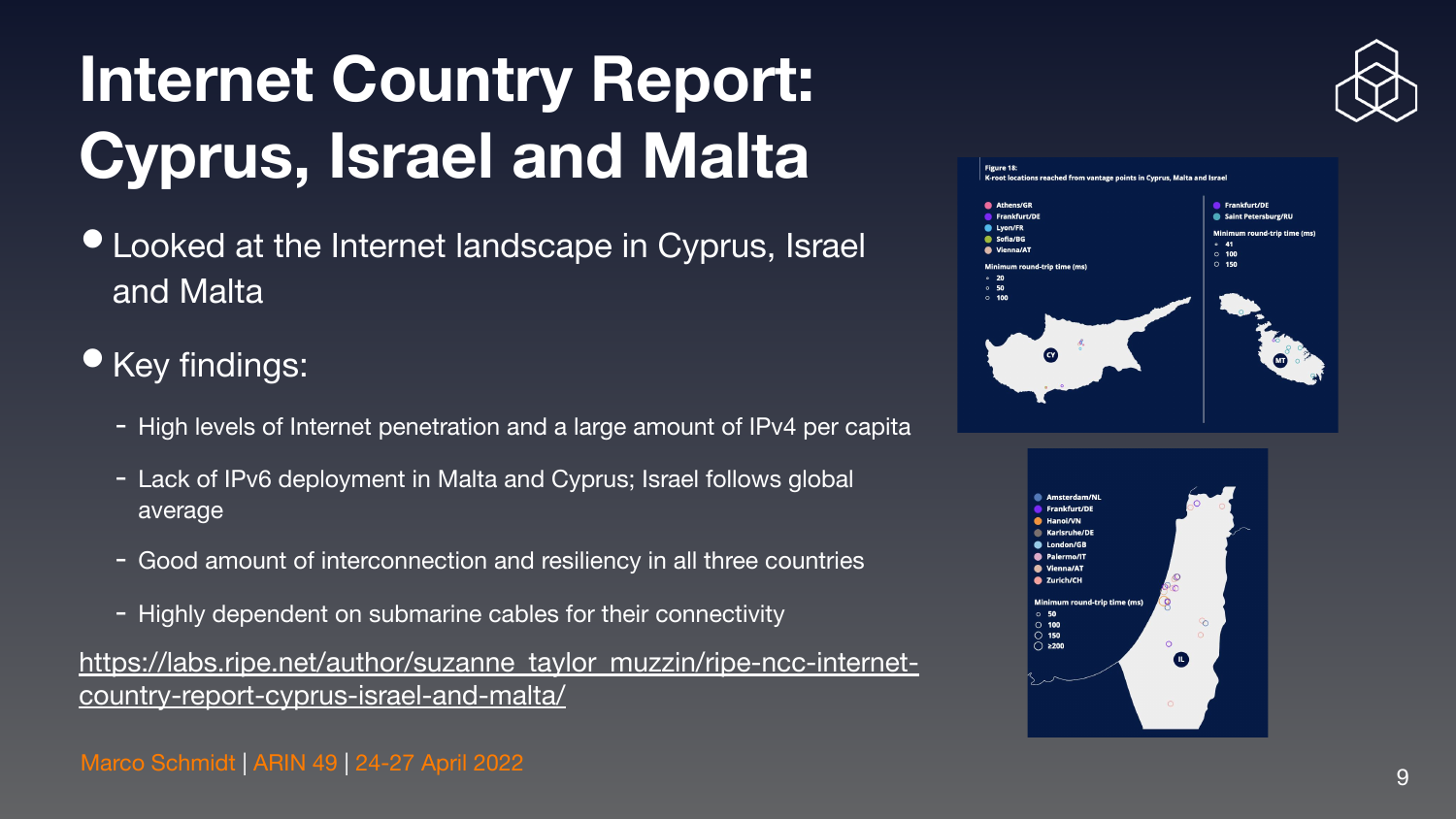# **RIPE Labs**

- Sharing ideas and perspectives from RIPE NCC staff and the wider community
- The winner of the first RIPE Labs article competition has been announced
- **The RIPE Labs podcast is live** <https://labs.ripe.net/>

Marco Schmidt | ARIN 49 | 24-27 April 2022 10



# The-RIRE Labs Article Competition



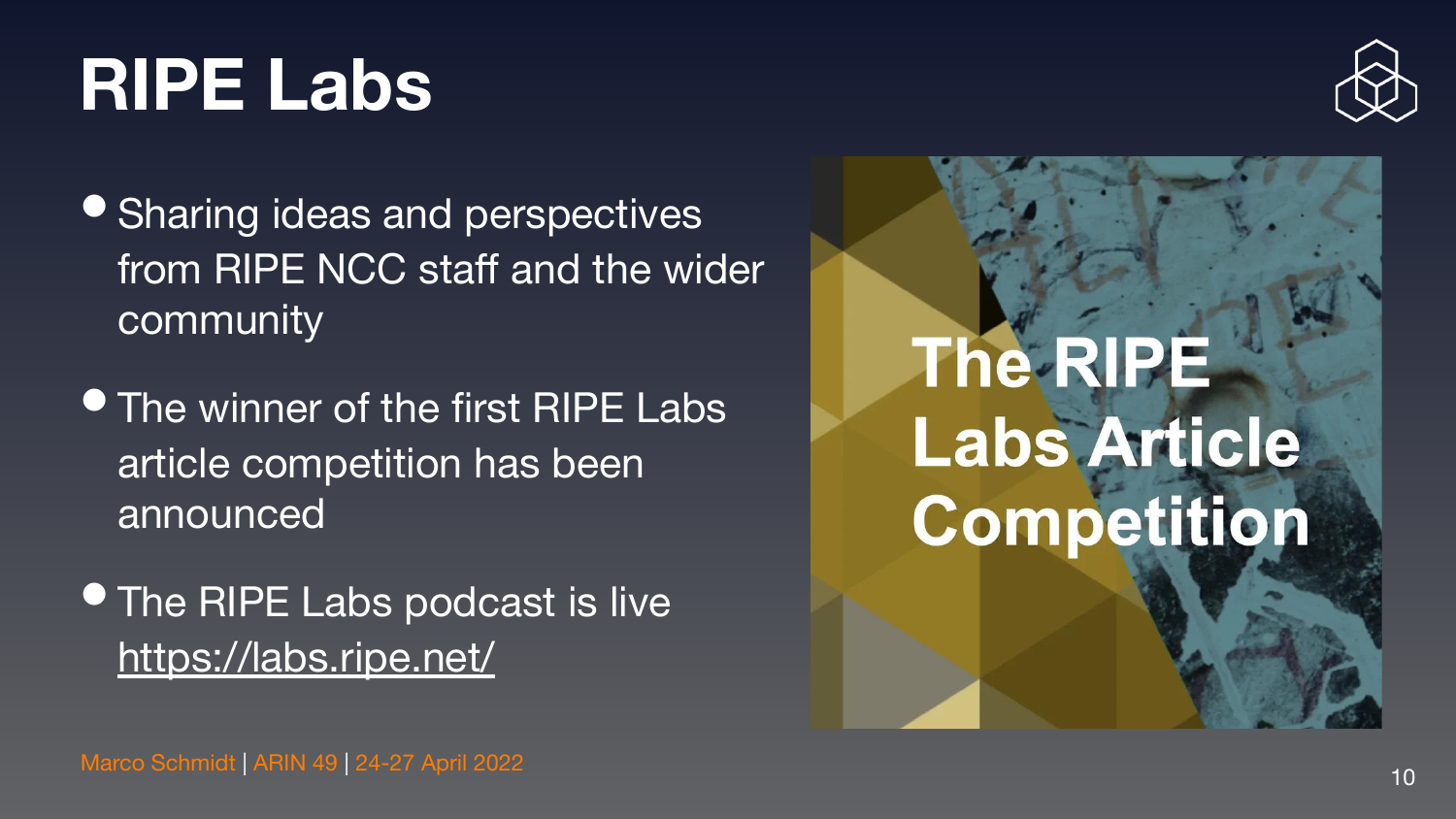Marco Schmidt | ARIN 49 | 24-27 April 2022



# **Community Projects Fund**

- The RIPE NCC has a fund of €250,000 each year to support projects that work for the "Good of the Internet"
- Examples of projects we've funded include:
	- **BGP Hijacking Observatory**
	- NRTM v4
	- Virtual School of Internet Governance
	- **RPKI Ecosystem Health Monitoring**
	- Internet Health Report

<https://www.ripe.net/support/cpf>

11

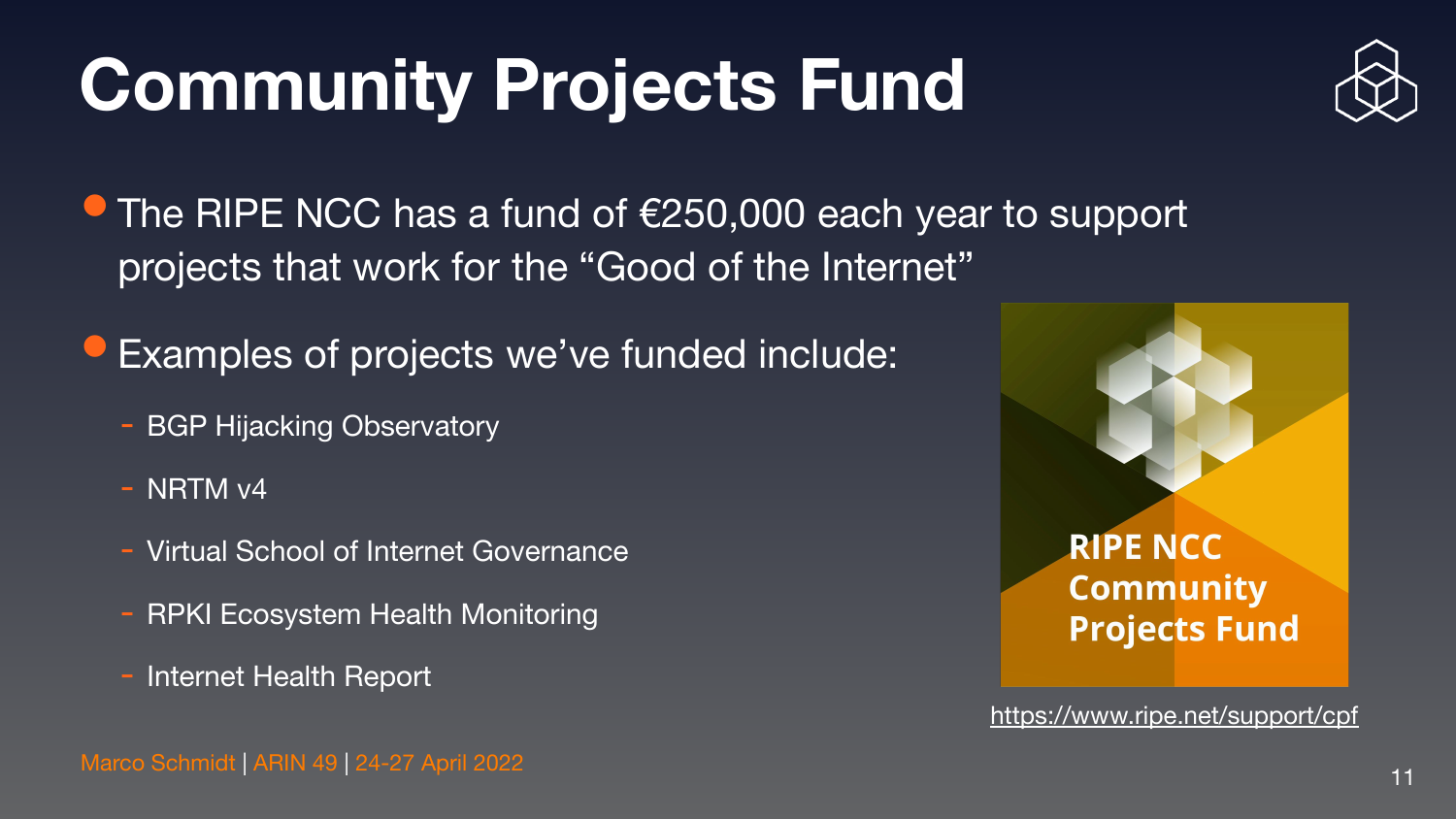### **Berlin, Germany** 16 - 20 May, 2022

Marco Schmidt | ARIN 49 | 24-27 April 2022 <sup>12</sup>



# Join us at